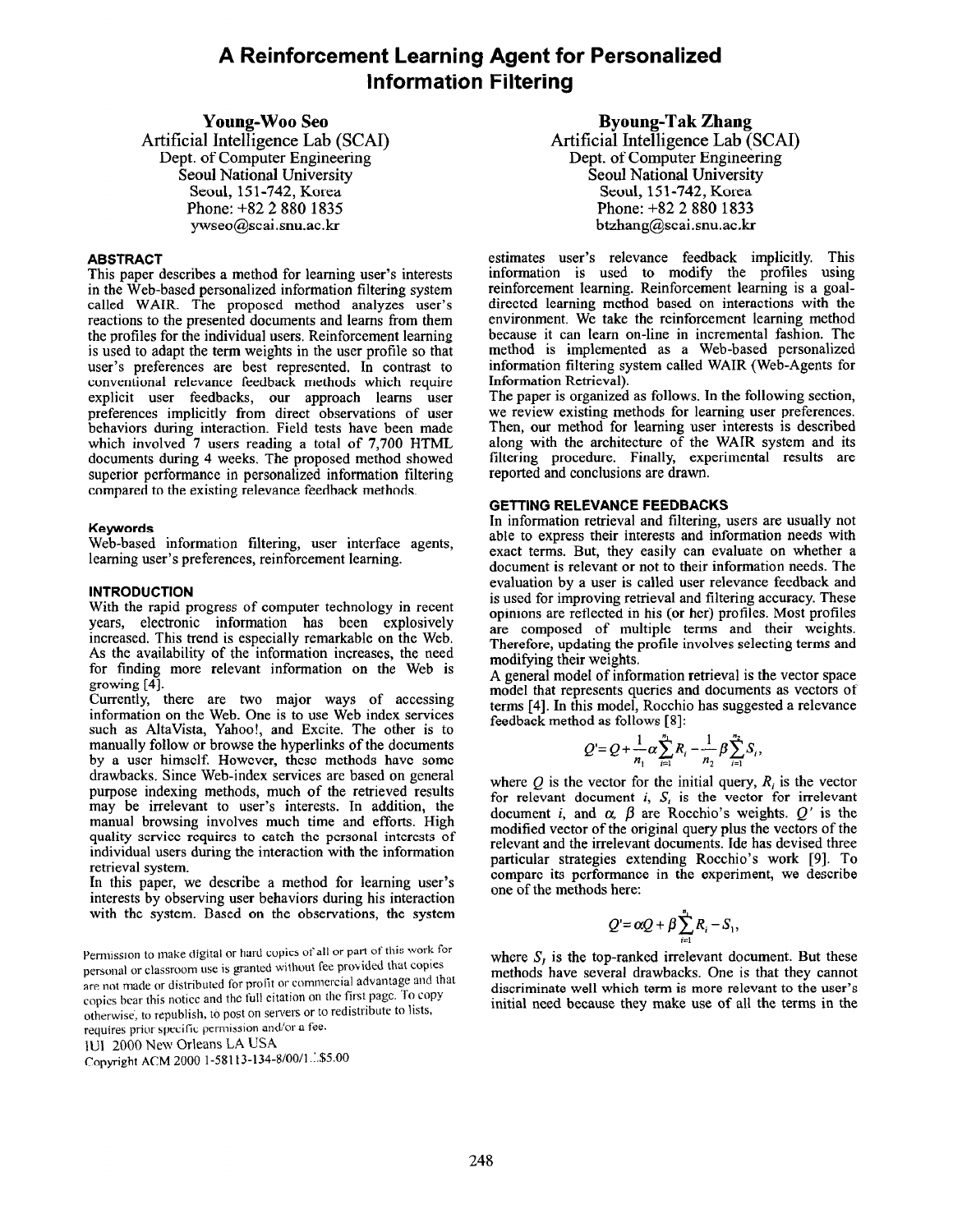retrieved documents. Another drawback is that the cost for computing vector sum is very high in relatively dynamic document sets like the Web. Therefore, a straightforward Rocchio algorithm is not appropriate for on-line information filtering on the Web.

The proposed method exploits a method that reflects user's opinion directly to the terms in the profile. That is, if a term in the document estimated as "relevant" is included in the user's profile, the weight of the term is updated as follows:

$$
w_{pk} \leftarrow w_{pk} + \beta r_i, \qquad \text{if } k \in D_i \tag{1}
$$

where  $r_i$  is the relevance feedback to the filtered document i, and  $w_{nk}$  is weight of the kth term for profile p. Here  $\beta$  is the learning rate that controls the step size. The importance of a term is increased as it filters more relevant documents.

So far, we described methods that modify the initial user information needs into more descriptive terms. These methods have a drawback that the user has to participate in relevance feedback himself. The more a filtering system gets user's opinions, the less convenient the system is to use. In the next section, we describe methods that get user's potential opinions by observing his behaviors during the interaction with the information filtering system.

#### LEARNING USER PREFERENCES BY ANALYZING USER BEHABIORS

As discussed above, it is important in personalized information systems to get user's preferences without requiring extra efforts from him.

Letizia [6], which is an assistant for browsing the Web, traced the user behavior in the conventional Web browser. It analyzed his (or her) behaviors, such as following-up of the hyperlinks in an HTML document. And then it estimated his interests by parsing the document and recommending HTML documents.

WebWatcher [7] learns the user interests using reinforcement learning as in WAIR. In WebWatcher, it is assumed that the information space is linked with hyperlinks. While the retrieval agent seeks the relevant documents, it is directed by the value of reinforcement learning:

$$
Q_{n+1}(s,a) = R(s') + \gamma \max_{a' \in \text{action}(\text{in} \mathbb{R}^n)} [Q_n(s',a')]
$$

Here,  $Q$ -value is the discounted sum of future rewards that will be obtained when the agent follows a hyperlink in an HTML document and subsequently chooses the optimal hyperlink.

As described above, we analyze user's behaviors in the Web browser and then estimate explicit user's feedback by using analyzed information. We refer to this type of feedback as implicit feedback. Implicit feedback (I) is obtained by observing user's behavior on the filtered ith document  $(D_i)$ . It consists of several factors: the time for reading  $(rt)$ , bookmarking  $(bm)$ , and following up  $(fl)$  the hyperlinks in the filtered documents. The total score of implicit feedback is computed as:

$$
R_I(i) = \sum_{v \in F} c_v f_v(i), \tag{2}
$$

where,  $F = \{rt, bm, fl\}$  and  $c<sub>v</sub>$  is a weight for each factor of the implicit feedback. It is determined by an of explicit



[Figure 1: The user interface of WAIR.]

feedback sessions.

#### LEARNING FROM USER WEB-BROWSING BEHAVIORS FOR PERSONALIZED INFORMATION FILTERING

WAIR consists of three agents: a user-interface agent, a Web-document retrieval agent, and a learning agent. The user-interface of WAIR directly interacts with the user (Figure 1). Part A is a repository of bookmarks. Part B a browser where the agent observes the user's behavior. Part C is for presenting the filtering results and getting the user's explicit feedback.

The duties of each agent can be summarized as follows.

. User-interface agent: It observes user's behavior by using a way of "looking over his (or her) shoulder"[6]. The relation between user's behavior and document relevance will be discussed in more detail in the following section.

. Web-document retrieval agent: Getting the user's interests from the user-interface agent, it retrieves a set of candidate HTML documents. It sets a starting-point of retrieval using meta-search.

. Learning agent: It adapts user's profile by using reinforcement learning. Data for learning is supplied by the user-interface agent. It guides the retrieval direction of the retrieval agent. This means that the learning agent supplies the Web-document retrieval agent with relevance criteria which is a modified profile.

The agents are closely related with each other for personalized information filtering, but we do not focus on their interaction in this paper. Figure 2 shows the overall procedure of the Web-document filtering. The profile for a user consists of one or more topics  $p$ . Topics represent user's information needs. In this section, we assume that a profile consists of a single topic. Then, the profile  $p$  is represented as a vector:  $w_p = (w_{p1}, w_{p2},...,w_{pk},..., w_{pn})$ , and  $w_{pk}$  is the weight of k-th term where n is the number of terms used for describing profiles. The ultimate goal of WAIR is to learn the profile of the user to filter documents that best reflect his preferences. WAIR searches the Webdocuments by using existing Web-index services. That is, it requests the Web-index services for documents and receives N URLs.

The similarity (or relevance) of  $i$  and profile  $p$  is computed as: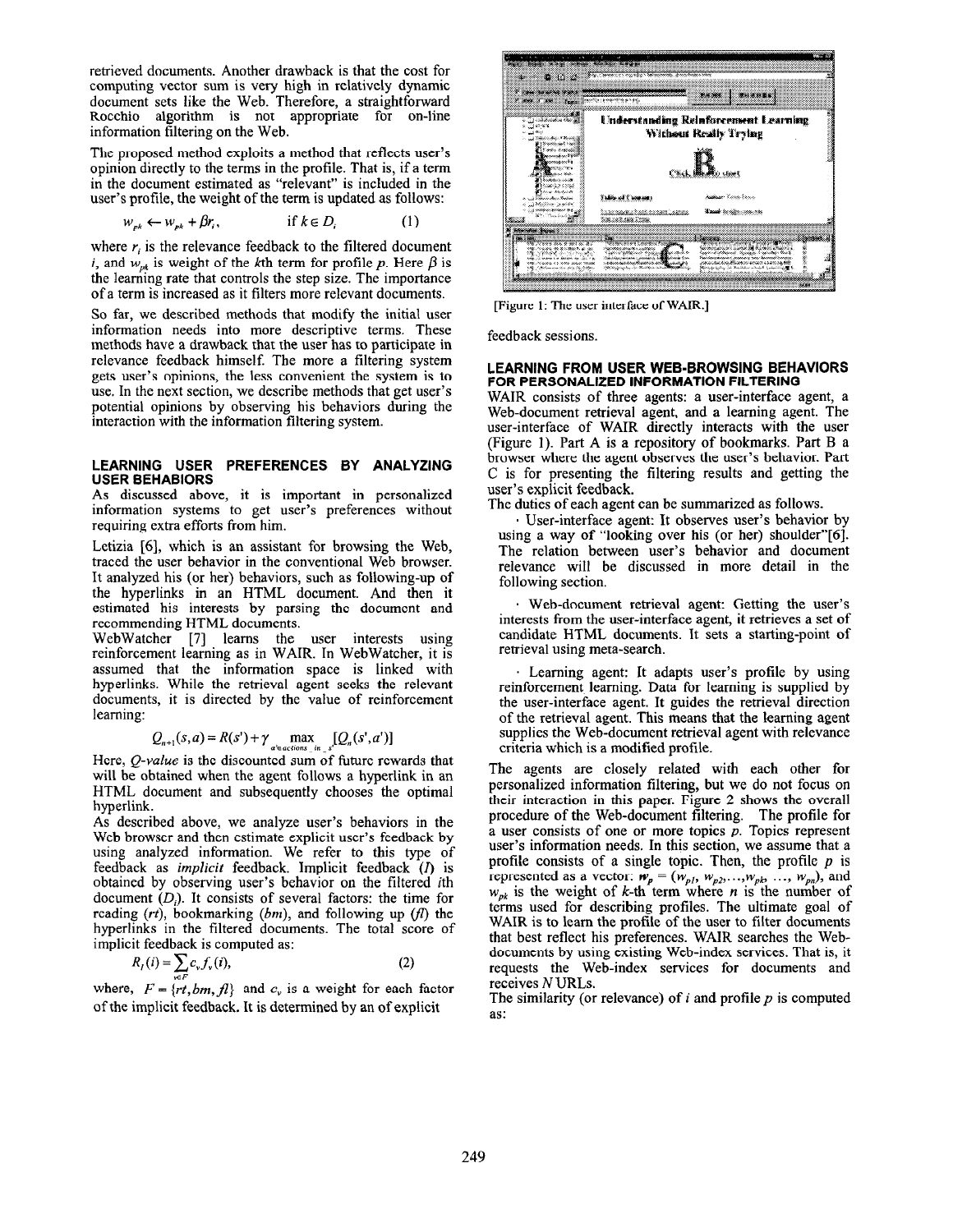1. Get the initial profile p from the user. Set  $t \leftarrow 0$ .

2. Generate a collection of candidate HTMLs.

- 2.1 Generate N URLs using the existing search engines. 2.2 While  $i \leq N$  do:
	- Retrieve the *i*th HTML document.
	- Preprocess the document.
	- Estimate the relevance value  $V_{pi}$  by Eqn. (3).
	- $\bullet i \leftarrow i+1$ .
- 3. Filter and present k highest-ranked documents.
- 4. Get the feedback  $r_i$  (Eqn. (4)) from the user.
- 5. Update the user profile by Eqn. (1).
- 6. Select the next retrieval points Tom the relevant documents.
- 7. Set  $t \leftarrow t+1$ , Goto step 2.

[Figure 2: The overall filtering procedure of WAIR.]

$$
V_{pi} = \sum_{k=1}^{n} f f_{ik} \times w_{pk}, \text{ if } k \in D_i
$$
 (3)

where  $tf_{ik}$  is the frequency of the kth term in  $D_i$ , and  $w_{nk}$  is the weight of term  $k$  for profile  $p$ . We do not use the general  $tf \cdot idf$  (term frequency  $\cdot$  inverse document frequency) [3] based indexing method in preprocessing the HTML documents. For the reason that we focus on filtering the information stream, it is difficult to define the static document sets. Since we do not take a serious view of term's weight in the document, term weights are maintained only for the profile. The candidate documents are presented to the user sorted by descending order in the retrieval value  $V_{\text{ni}}$ . After the filtering, the user evaluates the results. WAIR acquires the user's explicit  $E(t)$  or implicit  $I(t)$  feedback by using equation (2).

WAIR exploits reinforcement learning to learn the profiles. Reinforcement learning is a goal-directed learning method based on interactions with the environment [ 11. The learner receives a scalar-valued feedback called reward when it chooses and takes an action at given time and a given state. The objective is to maximize the expected value of the cumulative reward it receives in the long run from the environment [1][2].

The goal of learning in WAIR is to look for the best state of the profile. States in our problem are defined as a profile vector:  $w_p = (w_{pk})$ , where  $w_{pk}$  is the weight of term k. Accordingly, the best state of the profile can be interpreted as the most similar representation of the user's interests. In our reinforcement learning approach, actions are defined as the picking up of terms that participate in estimating the relevance between documents and the profile. To find the state reflecting the user's interests well, we employ the  $\varepsilon$ greedy term-selection method. Specifically, WAIR selects the *m* terms from the specific profile p, where  $m - \varepsilon$ terms have been sequentially selected in order of higher weights and  $\varepsilon$  terms have been randomly selected. Since this selection method uses its current knowledge about user's interests, it can be described exploitative search [l]. And, it also gives a boost for profiles to find the terms to discriminate which documents are more relevant to the initial user's interests by the notion of exploration [1].

For a document  $D_i$  presented by WAIR, we define a scalarvalued feedback from the observation of user behavior as

$$
r_i = \alpha R_E(i) + (1 - \alpha)R_i(t), \ \ 0 \le R_E(i) \le 1, 0 \le R_i(i) \le 1 \tag{4}
$$

where  $R<sub>E</sub>(i)$  is an explicit feedback and  $R<sub>i</sub>(i)$  is an implicit feedback estimated by equation (2).  $\alpha$  is a regulating factor that adjusts the ratio of implicit and explicit feedback. Then, the profile is updated as expanded in (1):

$$
w_{pk} \leftarrow w_{pk} + \beta r_i, \qquad \text{if } k \in D_i.
$$

At time  $t$ , WAIR presents a collection of  $N$  documents. We also estimate the value of the whole collection with respect to the topic  $p$ .

$$
V_{p,t} \leftarrow V_{p,t-1} + \alpha [R_t + \gamma \Delta V_{p,t}]
$$
 (5)

where 
$$
R_i = \frac{1}{N} \sum_{i=1}^{N} r_i
$$
 and  $\Delta V_{p,i} = \frac{1}{N} \sum_{i=1}^{N} \sum_{k=1}^{N} w_{pk,i} - w_{pk,i-1}$ .  $\Box$  is a discount factor which determines the present value

of the expected future reward. We approximate the estimated value about the future reward as the change of term weights. A positive value of the change means that the current terms selected are good choices for representing the user's interests and the current contents of the profile will obtain the positive furture feedback from the user.

# EXPERIMENTAL RESULTS

Several experiments have been carried out using the proposed method. The objective of the first experiment was to compare the filtering accuracy between the proposed method and the conventional methods. In this experiment, 7 people volunteered to suggest 14 topics. These 14 topics amount to a total of 5,600 HTML documents.

Figure 3 is the average of user feedbacks on 14 topics. Participants evaluate the results explicitly. Also shown are the results for the "e-match" (exact match). E-match is a baseline method in which no relevance feedback is obtained from the user. It follows up the hyperlink which is exactly anchored with user's initial query term in the HTML document. It can be seen how the evaluation results evolve for the different relevance feedback methods. Though the performance decreased at some intermediate steps, the general tendency is that all the feedback methods learn the preference of the user after five or more interactions. The learning effect of WAIR was the greatest compared to that of other feedback methods.

Table 1 summarizes the result of the first experiment in which participants evaluated 400 documents presented for each of the topics.

| Feedback        | Relevant                  | Neutral             | Irrelevant         | Total          |
|-----------------|---------------------------|---------------------|--------------------|----------------|
| <b>Bookmark</b> | 922<br>(61%)              | 575<br>(38%)        | 15<br>(1%)         | 1.512<br>(27%) |
| Follow-up       | 3,168<br>(69%)            | 1194<br>(26%)       | 230<br>(5%)        | 4.592<br>(82%) |
| Reading time    | $35 \geq RT$<br>$\geq 22$ | 22 > RT<br>$\geq 7$ | $7 \geq RT$<br>> 0 | 5,376          |
|                 | 3,118<br>(58%)            | 1,344<br>(25%)      | 914<br>(17%)       | (96%)          |

[Table 1: The relation between user's behavior and relevance]

Based on the statistical analysis of the results, we can conclude that the major factor of implicit feedback is the bookmarking of HTML documents. It means that the bookmarked URLs reflect strong opinions of users on the relevance. In the column of "follow-up" in Table 1, we see that most participants followed up the hyperlinks to evaluate the document. Although the number of hyperlinks